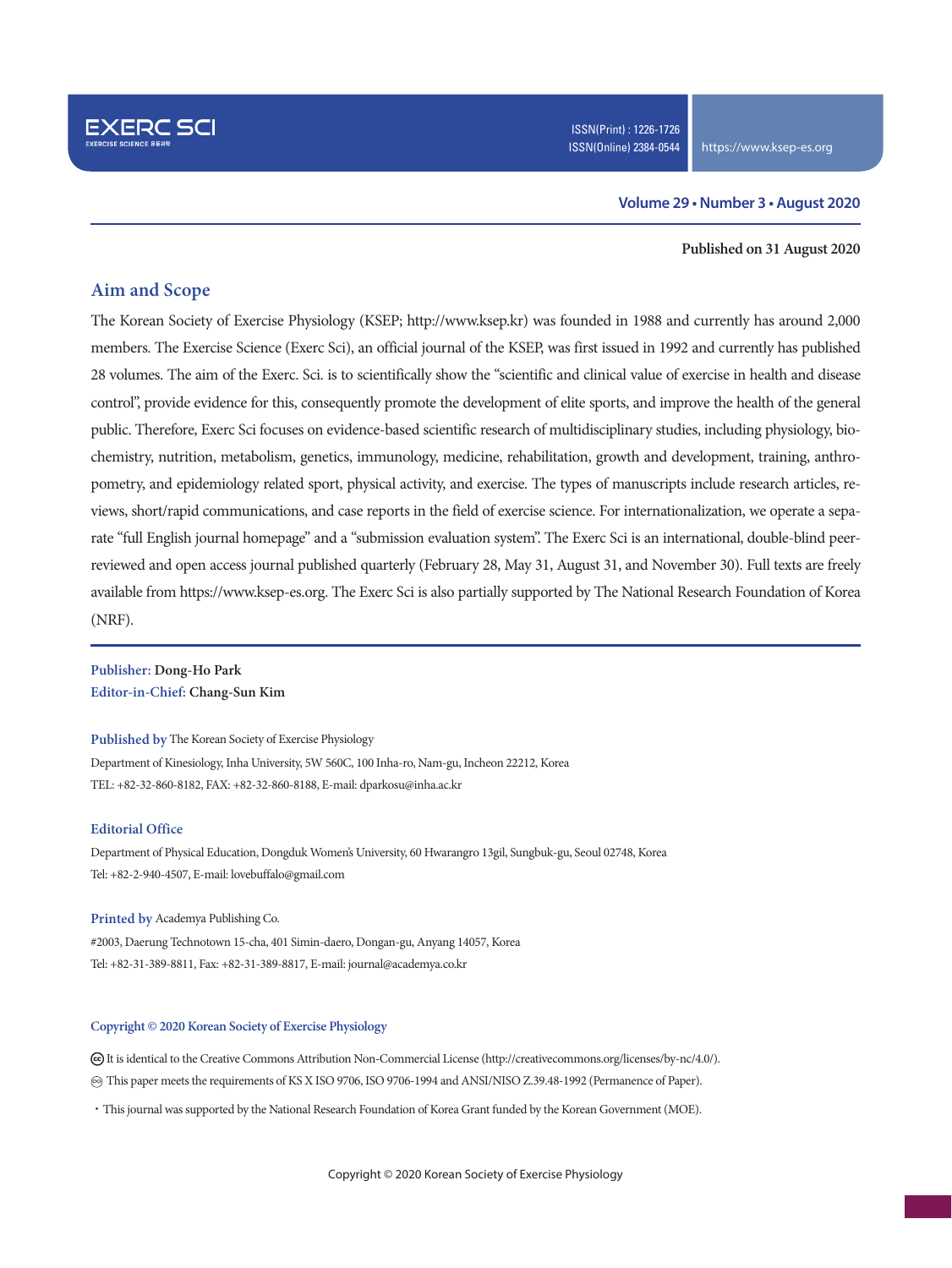

# **CONTENTS**

**Volume 29 Number 3 August, 2020**

### **Editorial**

201 New Normal and Exercise Science Seung-Soo Baek

### **Review Articles**

- 202 Role of Exercise in Skeletal Muscle Atrophy: A Mechanistic Investigation Dae Yun Seo, Jun Hyun Bae, Hyun Seok Bang, Yi Sub Kwak
- 208 Role of Exercise-induced Adiponectin Activation on Obese and Diabetic Individuals Kangil Lim, Kijeong Kim

### **Original Articles**

- 214 Physical Performance and Inflammation Responses during and after the Jiu-Jitsu Stimulated Match according to Recovery Treatment Methods Jong-Hyun Park, Sang-Hyun Lee, Su-Jin Kim, Jung-Ran Song, Hyo-Bum Kwak, Ju-Hee Kang, Dong-Ho Park
- 225 Ankle Joint Cooling did not but Knee Joint Cooling altered the Quadriceps and Gastrocnemius Neuromuscular Activation During a Single-leg Drop Jump Jihong Park, Kyeongtak Song, Sae Yong Lee, Hohyung Ryu
- 
- 233 Effects of Combined Exercise on Frailty index, Carotid Artery Beta-Stiffness, and Distensibility in Pre-frail Older Adults Women Yun-Jung Jang, Hyun-Tea Park, Tea-Kyu Kim, Jin-Kee Park
- 242 Changes of Motor Function according to Attention Differences in Stroke Patients: A Randomized Controlled Trial, Pilot Study Sun-Young Ha, Yun-Hee Sung
- 248 Effects of Combine Exercise on HSP70 and SOD1 Expression of Aorta, Skeletal Muscle and Myocardium in High Fat Diet induced Obese Aging Rats Nayoung Ahn
- 256 Effects of 12 Weeks Combined Exercise on Body Composition, Physical Fitness, and Leukocyte Telomere Length in Elderly Women Yun-Cheol Shin, Yongchul Jang, Joon-Yong Cho
- 264 Effects of Acute Alcohol Consumption on Cycling Anaerobic Exercise Performance: A Randomized Crossover Study Ting-Heng Chou, Chansol Hurr
- 272 Effects of Static Apnea Training on Pulmonary Function, Blood Lactate Response and Exercise Performance of Elite Swimmers Heejeong Son, Yunah Jeon, Hyosik Kim
- 281 The Effects of Acute Resistance Exercise Intensity on Pain Perception and Muscle Mechanical Properties of Taekwondo Athletes Jong-Oh Jang, Eon-Ho Kim, Bo-Geun Lee, Tae-Jin Kwak, Yun-Bin Lee, Jin-Seok Lee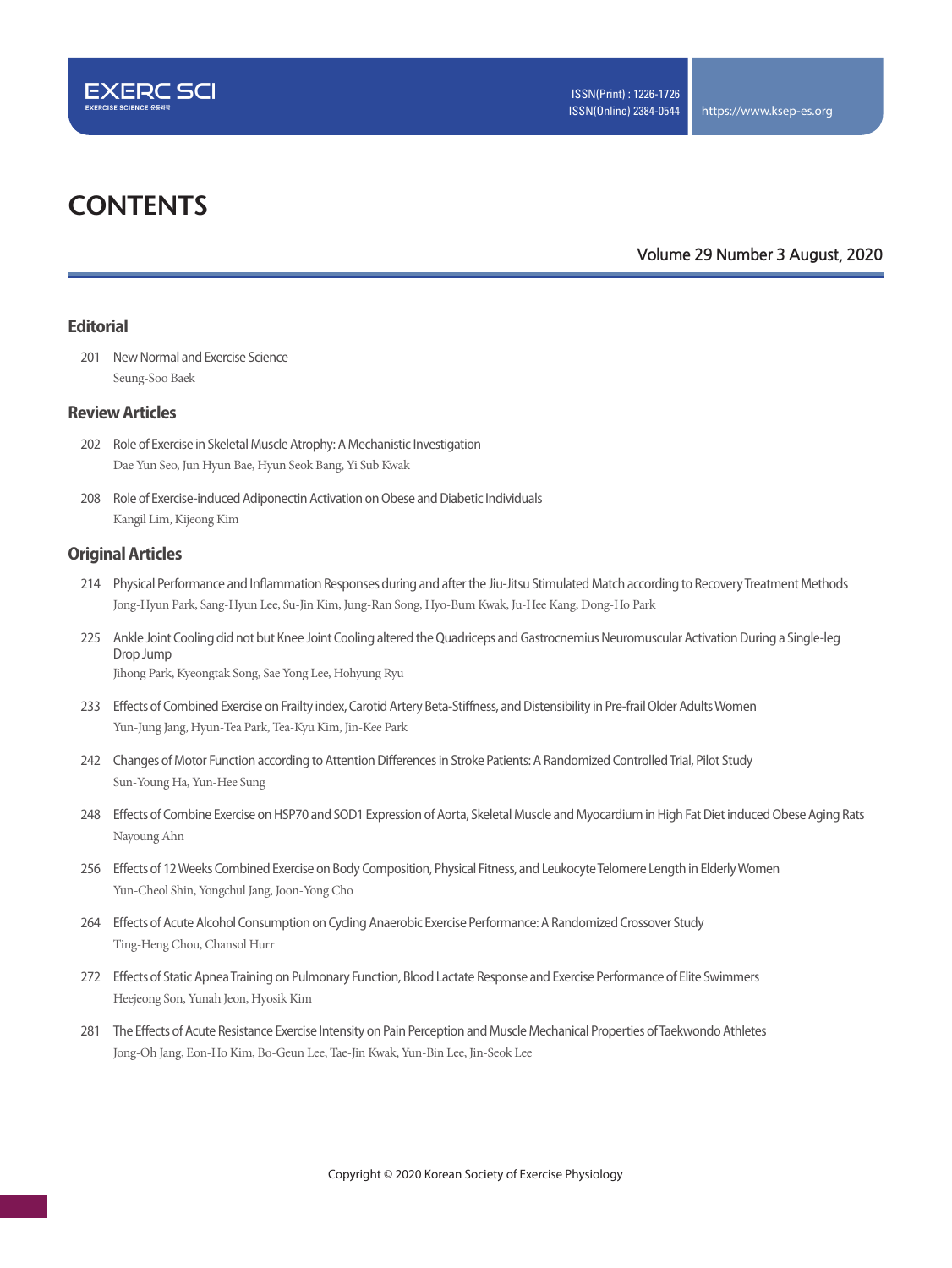

# **CONTENTS**

### **Volume 29 Number 3 August, 2020**

- 291 A Study on the Improvement Guide for Sports Injury Management System: An Analysis of Survey on the Management, Satisfaction of Facilities and Job Satisfaction of Athletic Trainers Hae-Joo Nam, Eunwook Chang
- 300 Effects of Water-loading Weight Loss on the Physiological Response in College Wrestlers Jinkyung Cho, Taekyung Han
- 307 Altered Arterial Stiffness, Cerebral Blood Flow and Cognitive Function in Young Smokers in Response to One-Bout of Aerobic Exercise: MICE vs. HIIE Jisun Hwang, Ruda Lee, Jin-Su Kim, Moon-Hyon Hwang
- 316 Comparison of Shoulder Neuromuscular Control in Overhead Athletes with and without Shoulder Hypermobility Sungwoo Kang, Kwanglae Kim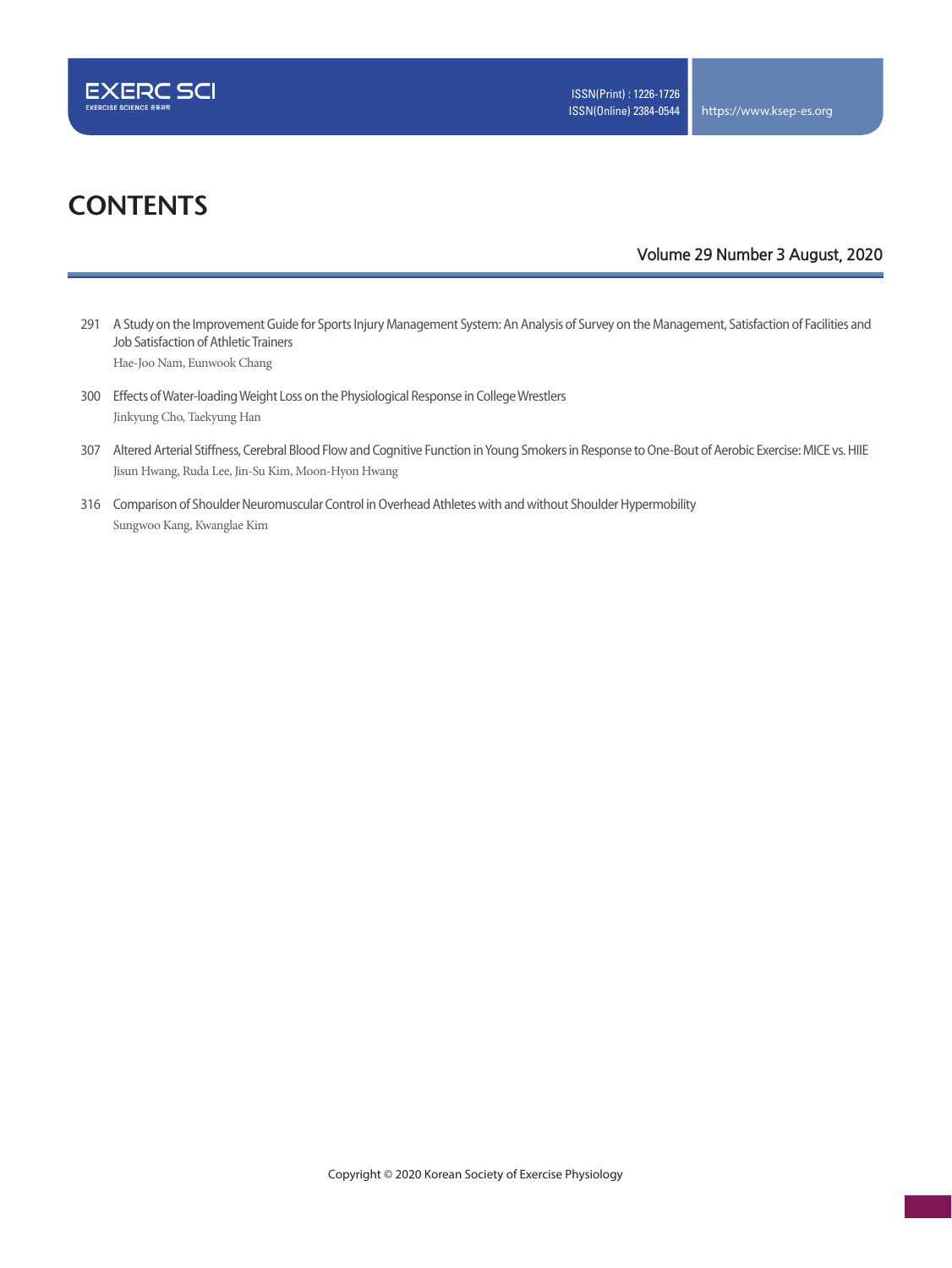

# 목 차

### **제29권 3호 2020년 8월**

## **편집인의 글**

**201** 운동과학의 뉴노멀 백성수

## **종 설**

- **202** 골격근 위축에 대한 운동 메커니즘: 기전적 분석 서대윤, 배준현, 방현석, 곽이섭
- **208** Role of Exercise-induced Adiponectin Activation on Obese and Diabetic Individuals Kangil Lim, Kijeong Kim

## **원 저**

- **214** 회복 처치 방법에 따른 주짓수 모방 시합 중과 후의 신체수행력 및 염증반응 박종현, 이상현, 김수진, 송정란, 곽효범, 강주희, 박동호
- **225** Ankle Joint Cooling did not but Knee Joint Cooling altered the Quadriceps and Gastrocnemius Neuromuscular Activation During a Single-leg Drop Jump Jihong Park, Kyeongtak Song, Sae Yong Lee, Hohyung Ryu
- **233** 복합운동이 전단계노쇠 고령 여성의 노쇠지표, 경동맥 경직도 및 탄성도에 미치는 영향 장윤정, 김태규, 박진기
- **242** Changes of Motor Function according to Attention Differences in Stroke Patients: A Randomized Controlled Trial, Pilot Study Sun-Young Ha, Yun-Hee Sung
- **248** 비만유도 노화 흰쥐의 복합 운동이 대동맥, 골격근 및 심근의 HSP70 및 SOD1 발현에 미치는 영향 안나영
- **256** 12주간 복합운동이 노인 여성의 노인체력, 신체구성 및 백혈구 텔로미어 길이에 미치는 영향 신윤철, 장용철, 조준용
- **264** Effects of Acute Alcohol Consumption on Cycling Anaerobic Exercise Performance: A Randomized Crossover Study Ting-Heng Chou, Chansol Hurr
- **272** Effects of Static Apnea Training on Pulmonary Function, Blood Lactate Response and Exercise Performance of Elite Swimmers Heejeong Son, Yunah Jeon, Hyosik Kim
- **281** 일회성 저항성 운동 강도가 태권도 선수의 통증 자각도 및 근육 기계적 속성에 미치는 영향 장종오, 김언호, 이보근, 곽태진, 이윤빈, 이진석